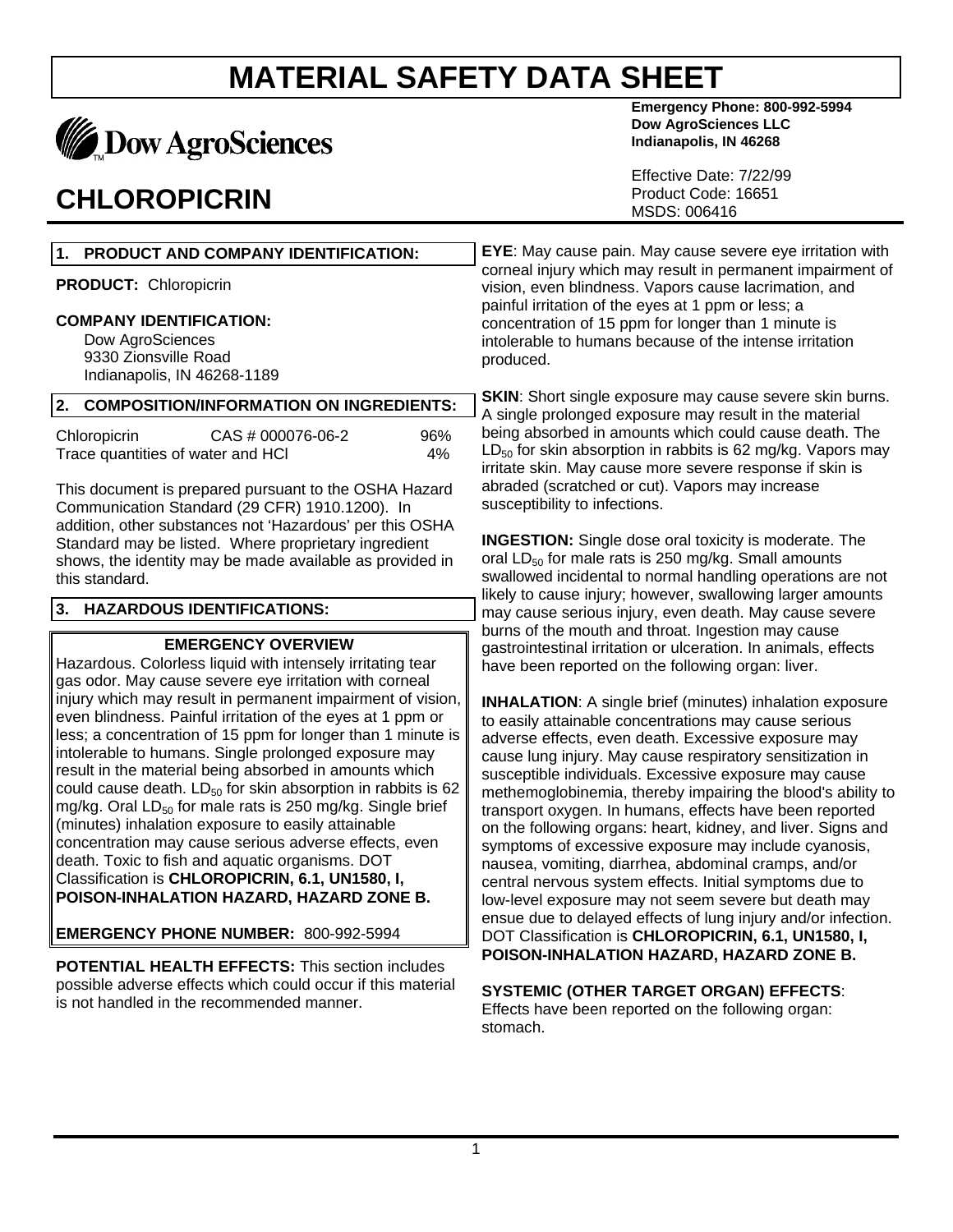

## **CHLOROPICRIN**

**CANCER INFORMATION**: Available data are inadequate to evaluate carcinogenicity.

**TERATOLOGY (BIRTH DEFECTS):** Birth defects are unlikely. Exposures having no effect on the mother should have no effect on the fetus. Did not cause birth defects in animals; other effects were seen in the fetus only at doses which caused toxic effects to the mother.

**REPRODUCTIVE EFFECTS**: In animal studies, has been shown not to interfere with reproduction.

#### **4. FIRST AID:**

**EYES**: Immediate and continuous irrigation with flowing water for at least 30 minutes is imperative. Prompt medical consultation is essential.

**SKIN:** In case of contact, immediately flush skin with plenty of water for at least 15 minutes while removing contaminated clothing and shoes. Call a physician if irritation persists. Call a physician if irritation persists. Destroy and dispose of leather items which cannot be decontaminated (i.e. shoes, watchbands, belts).

**INGESTION**: Do not induce vomiting. Call a physician and/or transport to emergency facility immediately.

**INHALATION:** Remove to fresh air. If not breathing, give artificial respiration. If breathing is difficult, oxygen should be administered by qualified personnel. Call a physician or transport to a medical facility.

**NOTE TO PHYSICIAN**: Methemoglobinema may aggravate any pre-existing condition sensitive to a decrease in available oxygen, such as chronic lung disease, coronary artery disease or anemias. If burn is present, treat as any thermal burn, after decontamination. May cause tissue destruction leading to stricture. If lavage is performed, suggest endotracheal and/or esophageal control. No specific antidote. Supportive care. Treatment based on judgment of the physician in response to reactions of the patient. Persons receiving a significant exposure to this material by inhalation should be observed 24-48 hours for delayed pulmonary edema.

**Emergency Phone: 800-992-5994 Dow AgroSciences LLC Indianapolis, IN 46268**

Effective Date: 7/22/99 Product Code: 16651 MSDS: 006416

#### **5. FIRE FIGHTING MEASURES:**

**FLASH POINT**: Not combustible **METHOD USED**: Not applicable

#### **FLAMMABLE LIMITS**

 LFL: Not applicable UFL: Not applicable

**EXTINGUISHING MEDIA**: All conventional extinguishing media are suitable.

**FIRE & EXPLOSION HAZARDS**: Not a combustible. Heated material decomposes violently at 233°F (112°C) especially when in contact with metals. Toxic and irritating gases will emit.

**FIRE-FIGHTING EQUIPMENT**: Wear self-contained breathing apparatus and protective clothing, evaluate area, cool containers with water spray from remote location.

#### **6. ACCIDENTAL RELEASE MEASURES:**

**ACTION TO TAKE FOR SPILLS/LEAKS**: Evacuate immediate area of spill or leak. Use a NIOSH approved air purifying respirator approved for organic vapors, self contained breathing apparatus, or an air supplied respirator. Move leaking or damaged containers outdoors or to an isolated location. Allow spilled material to evaporate into dry sand, earth or similar absorbent material, which may be disposed on site, or at an approved disposal facility. Do not permit entry into spill area or clean-up area by unprotected persons until concentration of chloropicrin is determined to be less than 0.1 ppm. Contact Dow AgroSciences at 800- 992-5994 for large spills.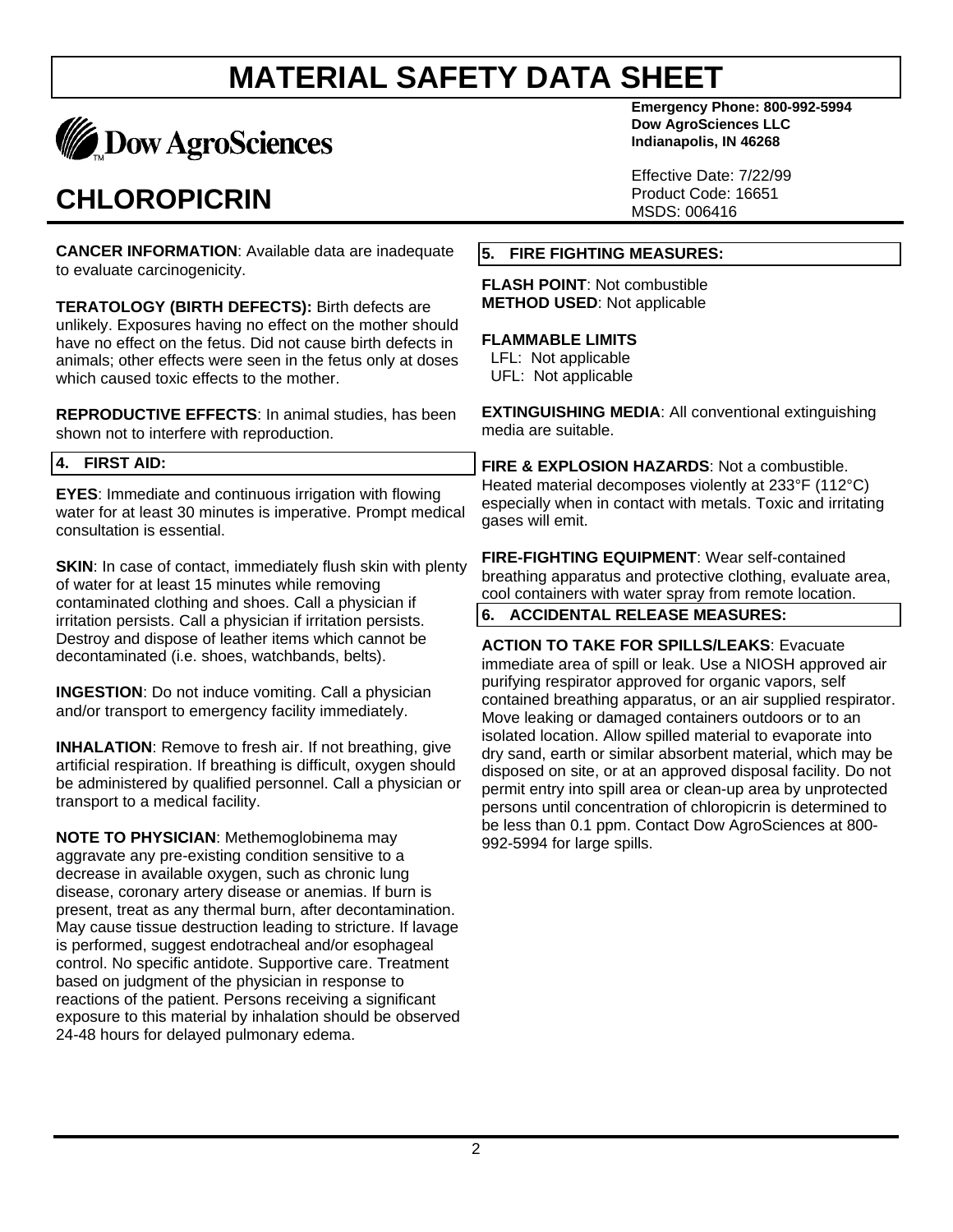

## **CHLOROPICRIN**

#### **7. HANDLING AND STORAGE:**

#### **PRECAUTIONS TO BE TAKEN IN HANDLING AND**

**STORAGE**: Avoid any possible contact with liquid or vapor. Measure chloropicrin concentration with a Matheson-Kitagawa detection device using tube 172. Store upright in a cool, dry, well ventilated area under lock and key. Post as a pesticide storage area. Do not contaminate water, food, or feed by storage or disposal. Persons moving or handling containers should wear protective clothing. Open container only in a well ventilated area wearing protective clothing and respiratory protection if necessary.

#### **8. EXPOSURE CONTROLS/PERSONAL PROTECTION:**

These precautions are suggested for conditions where the potential for exposure exists. Emergency conditions may require additional precautions.

#### **EXPOSURE GUIDELINE(S):**

Chloropicrin: ACGIH TLV and OSHA PEL are 0.1 ppm. ACGIH classification is A4.

**ENGINEERING CONTROLS**: Provide general and/or local exhaust ventilation to control airborne levels below the exposure guidelines. Lethal concentrations may exist in areas with poor ventilation.

#### **RECOMMENDATIONS FOR MANUFACTURING, COMMERCIAL BLENDING, AND PACKAGING WORKERS:**

**RESPIRATORY PROTECTION**: Atmospheric levels should be maintained below the exposure guideline. When respiratory protection is required, use a NIOSH approved positive-pressure supplied-air respirator for organic vapors.

**Emergency Phone: 800-992-5994 Dow AgroSciences LLC Indianapolis, IN 46268**

Effective Date: 7/22/99 Product Code: 16651 MSDS: 006416

**SKIN PROTECTION:** Use protective clothing impervious to this material. Selection of specific items such as faceshield, gloves, boots, apron, or full body suit will depend on operation. Use gloves, impervious to this material, at all times. Safety shower should be located in immediate work area. Remove contaminated clothing immediately, wash skin area with soap and water, and launder clothing before reuse. Items which cannot be decontaminated, such as shoes, belts and watchbands, should be removed and destroyed.

**EYE/FACE PROTECTION**: Use chemical goggles. Wear a face-shield which allows use of chemical goggles, or wear a full-face respirator to protect face and eyes when there is any likelihood of splashes. Eye wash fountain should be located in immediate work area.

**APPLICATORS AND ALL OTHER HANDLERS:** Please refer to the product label for personal protective clothing and equipment.

#### **9. PHYSICAL AND CHEMICAL PROPERTIES:**

**BOILING POINT**: 233°F (112°C) **VAPOR PRESSURE**: 18.3 @ 20°C **VAPOR DENSITY:** Approximately 5.7 (Air = 1.0) **SOLUBILITY IN WATER**: 0.2 g/100 g **SPECIFIC GRAVITY**: 1.66 **APPEARANCE**: Colorless liquid **ODOR**: Intensely irritating tear gas odor

#### **10. STABILITY AND REACTIVITY:**

**STABILITY**: (CONDITIONS TO AVOID) Unstable under fire conditions. Avoid temperatures above 140°F (60°C)

**INCOMPATIBILITY**: (SPECIFIC MATERIALS TO AVOID) Organic amines, reducing agents and sulfuric acid. Incompatible with containers or equipment made of aluminum, magnesium or their alloys.

**HAZARDOUS DECOMPOSITION PRODUCTS**: Highly toxic phosgene and toxic nitrogen oxide.

**HAZARDOUS POLYMERIZATION**: Not known to occur.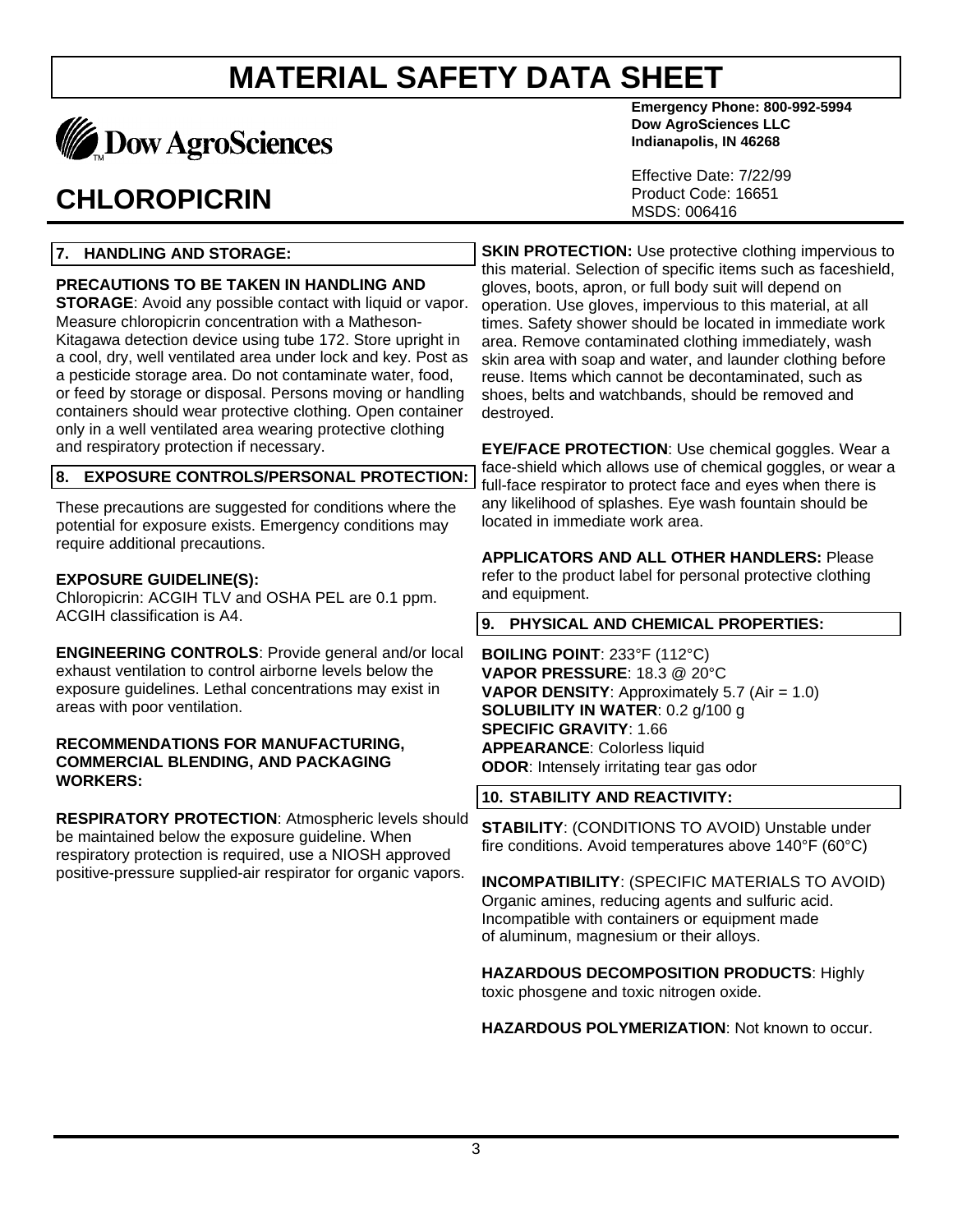

### **CHLOROPICRIN**

**Emergency Phone: 800-992-5994 Dow AgroSciences LLC Indianapolis, IN 46268**

Effective Date: 7/22/99 Product Code: 16651 MSDS: 006416

| 11. TOXICOLOGICAL INFORMATION:                                                                                                   | 14. TRANSPORT INFORMATION:                                                                                                                                          |  |
|----------------------------------------------------------------------------------------------------------------------------------|---------------------------------------------------------------------------------------------------------------------------------------------------------------------|--|
| <b>MUTAGENICITY:</b> Has been shown to have mutagenic<br>activity in bacteria. Animal mutagenicity studies were<br>inconclusive. | For DOT regulatory information, if required, consult<br>transportation regulations, product shipping papers or<br>contact your Dow AgroSciences representative. DOT |  |
| 12. ECOLOGICAL INFORMATION:                                                                                                      | Classification is CHLOROPICRIN, 6.1, UN1580, I,<br>POISON-INHALATION HAZARD, HAZARD ZONE B.                                                                         |  |

#### **ENVIRONMENTAL FATE**

**MOVEMENT & PARTITIONING**: Bioconcentration potential is low (BCF <100 or Log Pow <3). Potential for mobility in soil is high (Koc between 50 and 150). Measured log octanol/water partition coefficient (Log Pow) is 2.09. Log octanol/water partition coefficient (Log Pow) is estimated using a structural fragment method to be 1.32. Soil organic carbon/water partition coefficient (Koc) is estimated to be 36.05-62. Log air/water partition coefficient (Log Kaw) is - 1.15. Henry's Law Constant (H) is estimated to be 2.15E-03 atm-M3 mole.

**DEGRADATION & PERSISTENCE**: Tropospheric half-life is estimated to be 4.8 hours. Theoretical oxygen demand (ThOD) is calculated to be 0.10 p/p.

**ECOTOXICOLOGY**: Material is highly toxic to fish on an acute basis ( $LC_{50}$  is between 0.1 and 1.0 mg/L). Acute  $LC_{50}$ in fathead minnow (Pimephales promelas) is 0.3 mg/L.

#### **13. DISPOSAL CONSIDERATIONS:**

**DISPOSAL METHOD**: Do not contaminate food, feed, or water by storage or disposal. Wastes are toxic. Improper disposal of excess waste is a violation of federal law. If wastes cannot be used according to the label directions, dispose of in accordance with all applicable local, state or federal requirements. Contact your state pesticide or environmental control agency, or the hazardous waste representative at the nearest EPA regional office for guidance.

### **15. REGULATORY INFORMATION:**

**NOTICE:** The information herein is presented in good faith and believed to be accurate as of the effective date shown above. However, no warranty, express or implied, is given. Regulatory requirements are subject to change and may differ from one location to another; it is the buyer's responsibility to ensure that its activities comply with federal, state or provincial, and local laws. The following specific information is made for the purpose of complying with numerous federal, state or provincial, and local laws and regulations.

#### **U.S. REGULATIONS**

**SARA 313 INFORMATION:** This product contains the following substances subject to the reporting requirements of Section 313 of Title III of the Superfund Amendments and Reauthorization Act of 1986 and 40 CFR Part 372:

#### **CHEMICAL NAME CAS NUMBER CONCENTRATION**

Chloropicrin 000076-06-2 96%

**SARA HAZARD CATEGORY**: This product has been reviewed according to the EPA "Hazard Categories" promulgated under Sections 311 and 312 of the Superfund Amendment and Reauthorization Act of 1986 (SARA Title III) and is considered, under applicable definitions, to meet the following categories:

An immediate health hazard A delayed health hazard